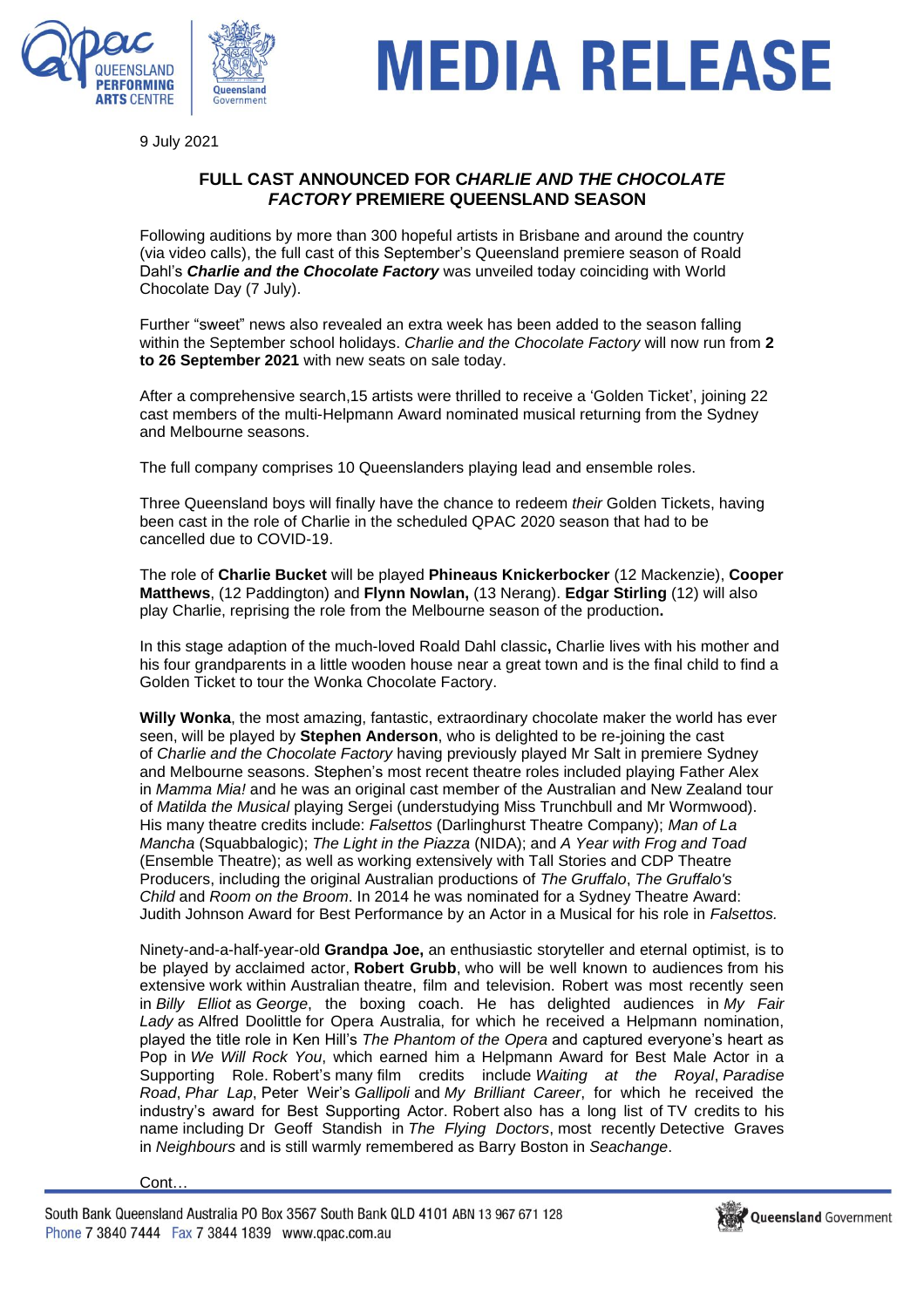



# MEDIA RELEASE

…2

Reprising the role of **Mrs Bucket,** a kind, caring mother and a woman of few words, will be musical theatre star, **Lucy Maunder**, who was nominated for Best Supporting Actress in a Musical at the Helpmann Awards for this role. Recent previous roles for Lucy include playing songwriter Cynthia Weil in *Beautiful: The Carole King Musical*, prior to that starring in *Matilda: The Musical* and as Lara in *Dr Zhivago* and Rizzo in *Grease.*

Other lead roles in this captivating musical include the four other children who find a Golden Ticket to visit Willy Wonka's Chocolate Factory and their accompanying parent. The role of **Augustus Gloop** will be played by **Jaxon Graham Wilson** who originates from Ipswich, with **Mrs Gloop** played by **Octavia Barron Martin**. **Karina Russell** and **Simon Russell** are **Veruca Salt** and **Mr Salt, Tarisai Vushe** plays **Violet Beauregard** with **Madison McKoy** as **Mr Beauregard**, and **Taylor Scanlan** and **Johanna Allen** are **Mike Teavee** and his Mother, **Mrs Teavee**.

Completing the talented cast are **Sheridan Anderson**, **Lily Baulderstone**, **Hayden Baum**, **Jared Bryan**, **Emily Casey**, **Lauren Cheok**, **Euan Doidge**, **Todd Goddard**, **Madison Green**, **Jillian Green**, **David Hammond**, **James Haxby**, **Sasha Lian-Diniz**, **Kassie Martin**, **Katie McKee**, **Ana Mitsikas, Josh Mulheran**, **Adam Noviello**, **Glen Oliver**, **Bronson Pfeiler**, **Jackson Reedman** and **Celina Yuen**.

QPAC and producers John Frost for Crossroads Live, Warner Bros Theatre Ventures, Langley Park Productions and Neal Street Productions are delighted with the calibre of the cast secured to play roles in the first-ever Queensland season of *Charlie and the Chocolate Factory*.

"We are thrilled to have three such talented local boys playing the role of Charlie, to be joined by one of our fabulous Melbourne Charlies. The role of Charlie is huge – he's rarely off stage for the whole show – so it's great to have four young artists ready to portray this muchloved titular character," said John Frost (on behalf of the show's producers).

"In addition, our search has found an amazing group of accomplished triple threat artists, many who live in or have connections with Queensland, to perform alongside our sensational returning cast members in lead and ensemble roles.

"This full cast announcement is an exciting milestone. It brings us one step closer to sharing this beloved story that has captured hearts, firstly with Roald Dahl's bewitching tale, then with the 1971 Gene Wilder film. Now this fabulous cast is set to enchant Brisbane audiences, young and old, as they bring the magic of this nostalgic story to life on stage."

Roald Dahl's *Charlie and the Chocolate Factory* features songs from the original film including *Pure Imagination*, *The Candy Man* and *I've Got a Golden Ticket* alongside a toetapping and ear-tickling new score from the songwriters of *Hairspray*.

Don't miss the chance to step inside a world of pure imagination and experience the wonders of Wonka like never before. Get ready for the Oompa-Loompas' incredible inventions, the great glass elevator and more in this everlasting showstopper.

*Charlie and the Chocolate Factory* plays in QPAC's Lyric Theatre from **2 to 26 September 2021**. Tickets at qpac.com.au or phone 136-246.

**-ENDS-**

Cont…